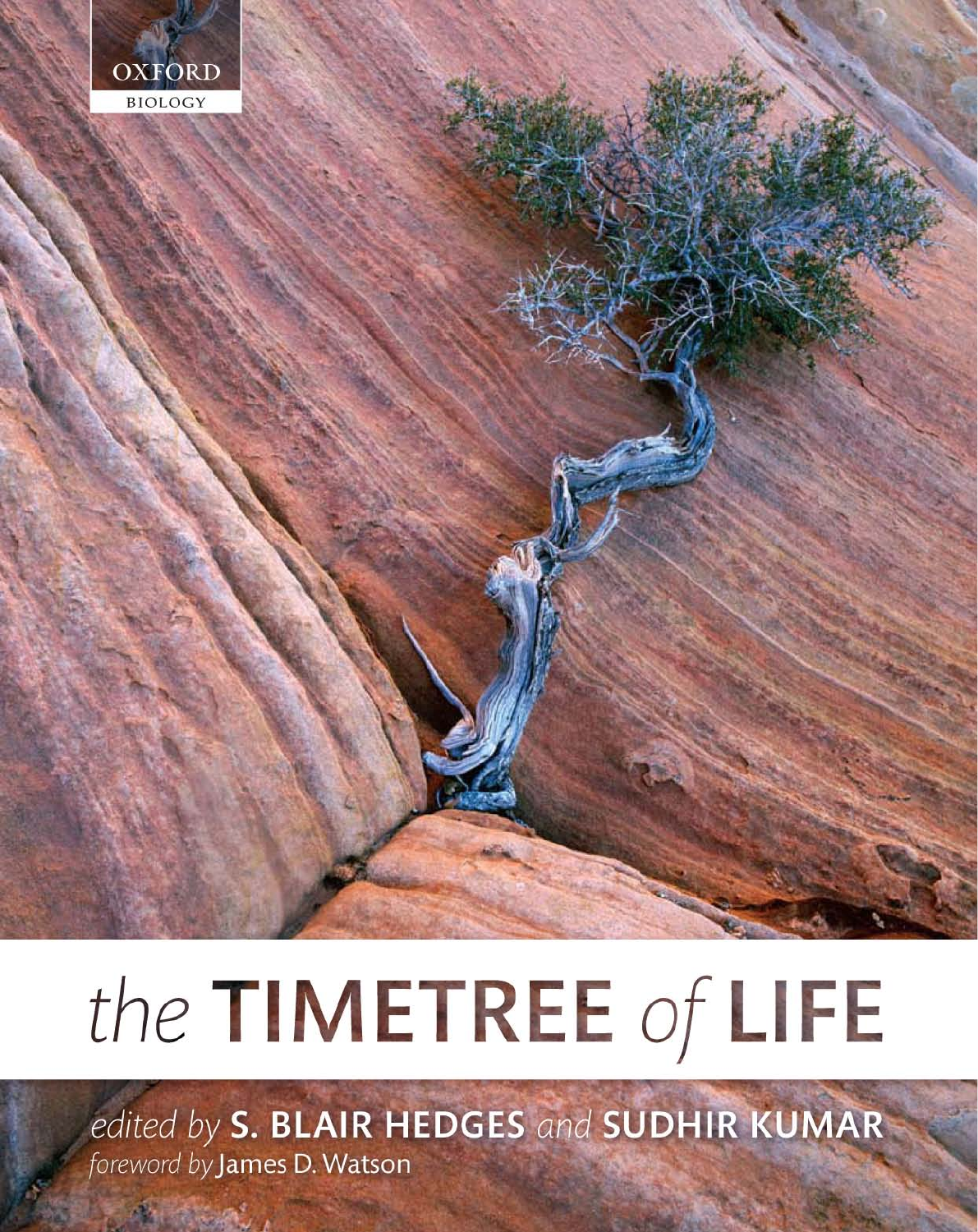# Notothenioid fishes (Notothenioidei)

#### *Thomas J. Near*

Department of Ecology and Evolutionary Biology & Peabody Museum of Natural History, Yale University, New Haven, CT 06520, USA (thomas.near@yale.edu)

# Abstract

Notothenioids are a clade of a canthomorph teleosts that represent a rare example of adaptive radiation among marine fishes. The notothenioid Antarctic Clade is characterized by extensive morphological and ecological variation and adaptations to avoid freezing in the ice-laden water of Southern Ocean marine habitats. A recent analysis of notothenioid divergence times indicates that the clade dates to the Cretaceous (125 million years ago, Ma), but the Antarctic Clade diversified near the Oligocene-Miocene boundary (23 Ma). These age estimates are consistent with paleogeographic events in the Southern Ocean that drove climate change from temperate to the polar conditions observed today.

Notothenioids represent an adaptive radiation of teleost fishes in the frigid waters of the Southern Ocean surrounding Antarctica (*1*). Of the ~129 recognized species, 101 are found in marine costal habitats of Antarctica (Fig. 1), and the remaining species are distributed along costal areas of southern South America, the Falkland Islands, southern New Zealand, southern Australia, and Tasmania (*2*). In addition to a diverse array of adaptations to survive in the freezing Antarctic marine habitats, notothenioids are unique in that they completely dominate the fish fauna of the Southern Ocean. Among benthic fish samples taken on the Antarctic shelf, notothenioids comprise nearly 77% of the species diversity, more than 91% of the species abundance, and ~91% of the biomass (*3*).

A hypothesized key innovation that facilitated the diversification of Antarctic notothenioids is the origin of an antifreeze glycoprotein from a tyripsinogen-like ancestral gene that confers protection from freezing in the subzero Southern Ocean waters (4). The ecological and morphological diversity of Antarctic notothenioids is extensive and it is thought that the clade diversified

and filled vacant niches after the onset of polar conditions ~35 Ma (2). The fossil fishes preserved in the Eocene La Meseta Formation on Seymour Island at the tip of the Antarctic Peninsula indicate that before the development of polar conditions the nearshore fish fauna of Antarctica was diverse, cosmopolitan, and not dominated by notothenioids (5). The only documented notothenioid fossil is a well-preserved neurocranium of the extinct species *Proeleginops grandeastmanorum* from the La Meseta Formation that is dated to ~40 Ma (*6–10*).

Ecologically, Antarctic notothenioids have diversified into both benthic and water column habitats (*2*). Several lineages are able to utilize water column habitats despite lacking a swim bladder by modification of buoyancy through the reduction of ossification and the evolution of intra- and intermuscular lipid deposits (*11, 12*). A notable group of notothenioid species is the Channichthyidae, or icefishes (Fig. 1). Species in this clade are also called the "white-blooded" fishes, because of the absence of the oxygen-transporting molecule hemoglobin, which is the result of deleted globin loci possibly initiated by interspecific hybridization and subsequent introgression (13). These are the only vertebrates that exhibit this bizarre phenotype and it is thought that the persistence of this apparently deleterious trait is due to the cold oxygen-saturated water that provides adequate oxygen via passive diffusion into the body (14).



Fig. 1 A 29.2 cm long (standard length) channichthyid notothenioid (*Chionodraco myersi*: YPM 16533) sampled from the Bransfield Strait. Credit: T. J. Near.

T. J. Near. Notothenioid fishes (Notothenioidei). Pp. 339-343 in *The Timetree of Life*, S. B. Hedges and S. Kumar, Eds. (Oxford University Press, 2009).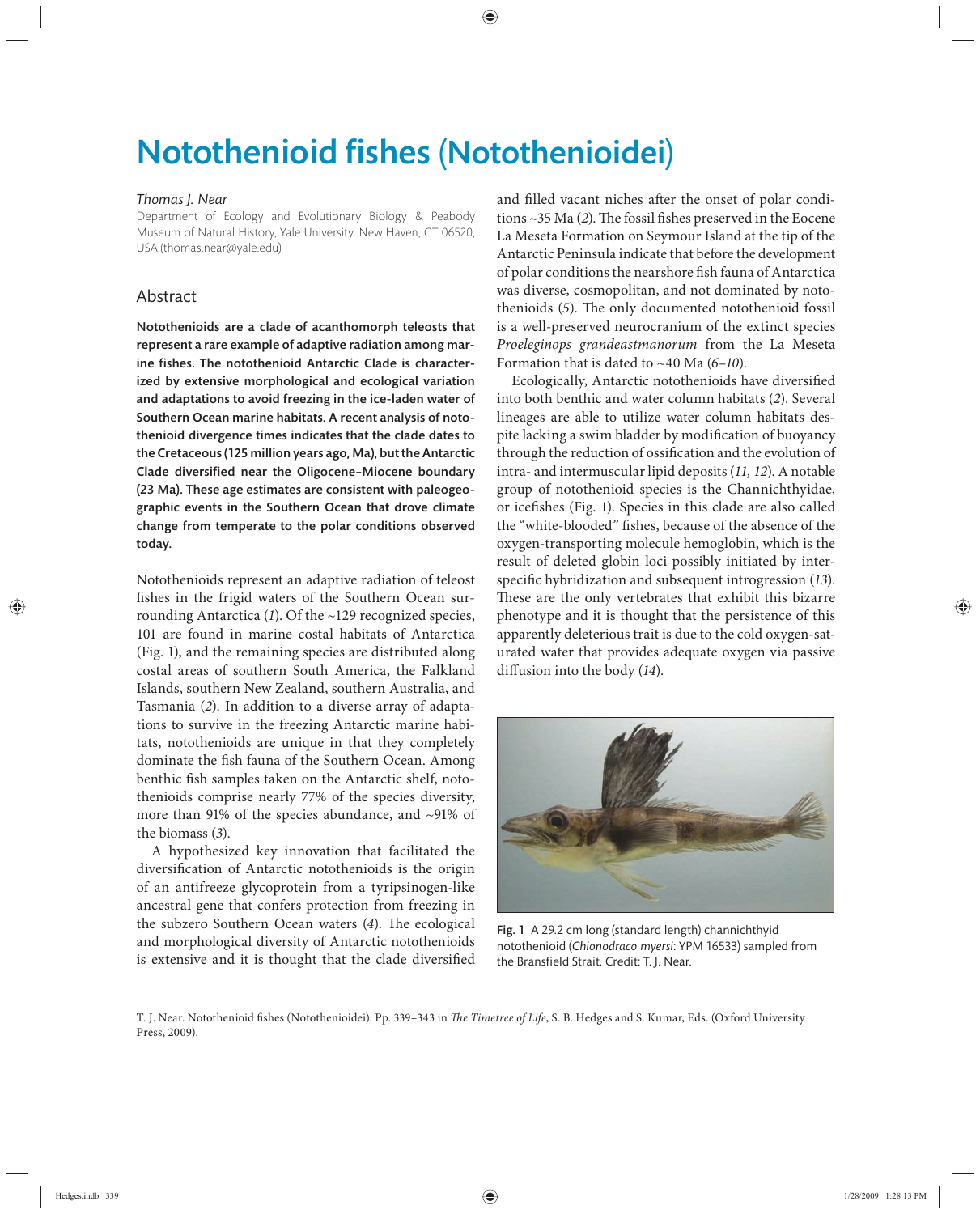

Fig. 2 A timetree of notothenioid fi shes (Notothenioidei). Divergence times are shown in Table 1. *Abbreviation*: K (Cretaceous).

The monophyly of Notothenioidei has been supported in phylogenetic analyses of morphological characters (*15, 16*) and DNA sequences from mitochondrial and nuclear genes (*17–20*). Phylogenetic relationships among lineages within Notothenioidei inferred from analyses of morphological and molecular data sets are generally consistent with traditional taxonomic hypotheses developed during the time of great Antarctic exploration in the early twentieth century. Taxonomically, eight families are recognized in the Notothenioidei and all but the Bathydraconidae (Dragonfishes) and Nototheniidae were resolved as monophyletic groups in molecular phylogenetic analyses (*21–28*). Monophyly of Nototheniidae was supported in morphological phylogenetic analyses (*29*), and phylogenetic analyses of complete mtDNA *16S rRNA* (23). Other phylogenetic analyses have focused on specific notothenioid subclades, including the Channichthyidae (*30–33*), Bathydraconidae (*22*), Artedidraconidae (*15*), and Nototheniidae (24, 34). One important result from these phylogenetic investigations is the consistent monophyly of the Antarctic Clade (Nototheniidae, Harpagiferidae, Artedidraconidae, Bathydraconidae, and Channichthyidae) that comprises the major lineages of notothenioids that are found in the Southern Ocean south of the Antarctic Polar Front (*25, 26*).

Eleven published studies have presented molecular divergence time estimates for notothenioid clades. The ages estimated from these molecular analyses were quite broad, but fairly similar across studies. One study estimated the divergence time of the entire notothenioid radiation at 57–45 Ma (28). The range of estimated divergence times for the common ancestor of the Antarctic Clade was 21–5 Ma (*4, 21, 26–28, 35*). Several of these studies also estimated the divergence times of particular lineages within the Antarctic Clade. Age estimates for the Channichthyidae ranged between 23.3 and 2 Ma (*26, 31, 36*), and molecular age estimates for the nototheniid clade *Trematomus* (with and without *Trematomus scotti*) were 3.4–2.8 Ma (*26, 34*).

Any effort that attempts to estimate divergence times using molecular data will face a specter of uncertainty and ever present confounding variables, and all of these notothenioid molecular divergence time studies suffer minimally from one of three severe methodological problems. First, calibration is a major concern as most estimates of notothenioid divergence times rely on external or "universal" rates of DNA sequence evolution estimated for other clades and applied to notothenioids (*4,*  27, 31, 34-37). The extreme example of this strategy was the application of the rate of mtDNA evolution in trout and salmon to estimate the age of the Antarctic Clade from pairwise genetic distances calculated from a nuclear-encoded intron (4). This strategy is problematic and ill-advised, because animal mtDNA genes have a much higher nucleotide substitution rate than any sampled nuclear gene, including introns (*38*).

Even when paleogeographic calibrations have been used, they do not represent current hypotheses in the geological literature. For example, the separation of New Zealand from East Gondwana is given as 57 Ma in ref.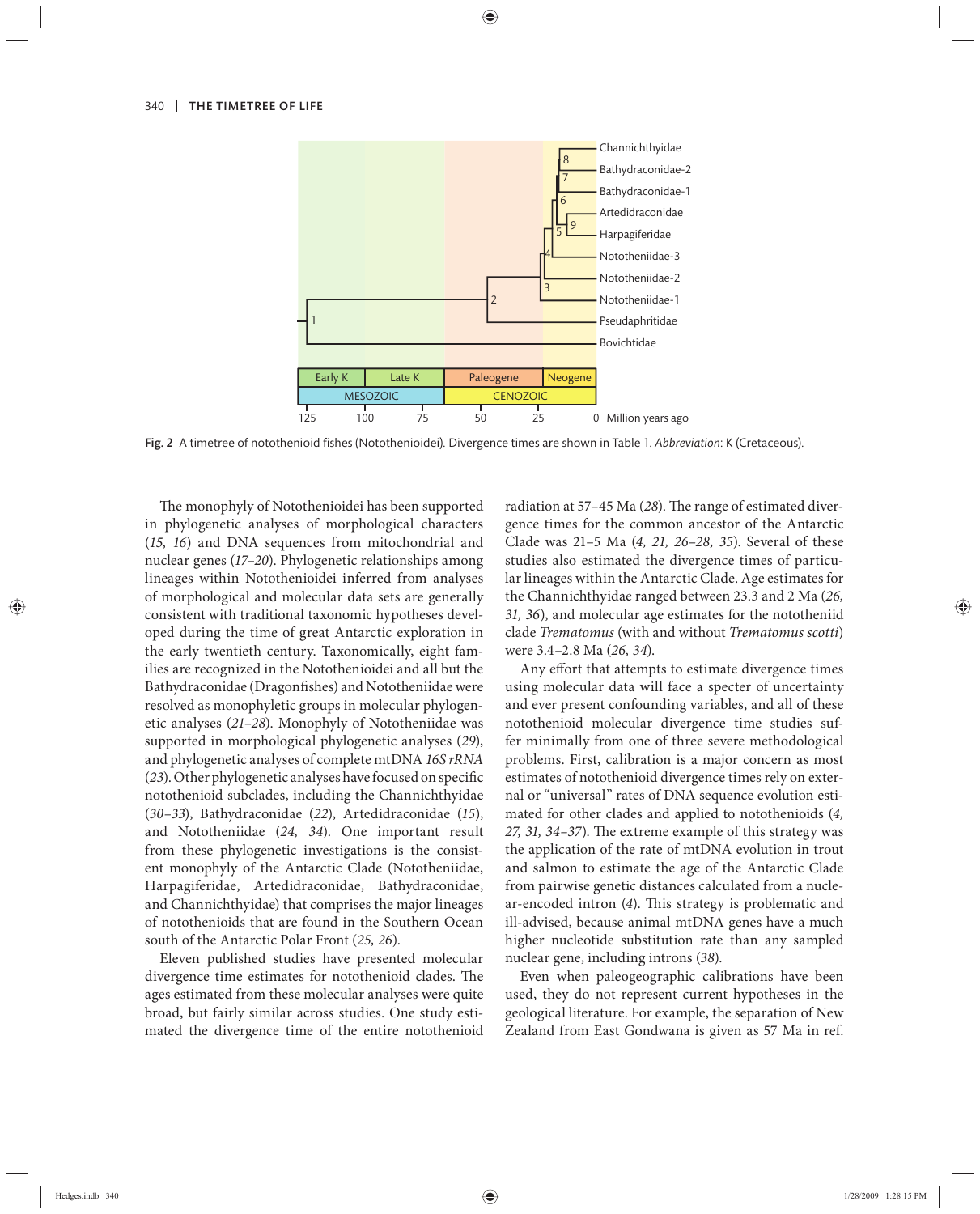| <b>Timetree</b> |             | <b>Estimates</b>         |                          |                   |                          |                          |                          |           |                   |
|-----------------|-------------|--------------------------|--------------------------|-------------------|--------------------------|--------------------------|--------------------------|-----------|-------------------|
| Node            | <b>Time</b> | Ref. (4)                 | Ref. (21)                | Ref. (26)         | Ref. (27)                | Ref. (28)                | Ref. (35)                | Ref. (42) |                   |
|                 |             | <b>Time</b>              | Time                     | Time              | Time                     | Time                     | <b>Time</b>              | Time      | <b>CI</b>         |
|                 | 125.0       | $\qquad \qquad -$        | -                        | $\qquad \qquad -$ | $\overline{\phantom{a}}$ | $57 - 45$                | $\overline{\phantom{a}}$ | 125.0     | 129-121           |
| $\overline{2}$  | 47.0        | $\overline{\phantom{0}}$ | -                        | $\qquad \qquad -$ | $\qquad \qquad -$        | $\qquad \qquad -$        | -                        | 47.0      | $48.4 - 45.6$     |
| 3               | 24.1        | $14 - 5$                 | $12 - 8$                 | 21                | $16 - 10$                | $15 - 11$                | $15 - 7$                 | 24.1      | $24.6 - 23.6$     |
| $\overline{4}$  | 22.4        | $\qquad \qquad -$        | -                        | $\qquad \qquad -$ | $\qquad \qquad -$        | -                        | -                        | 22.4      | $22.9 - 21.9$     |
| 5               | 18.9        |                          |                          |                   | $\overline{\phantom{0}}$ |                          | -                        | 18.9      | $19.3 - 18.5$     |
| 6               | 17.0        |                          |                          |                   | $\overline{\phantom{0}}$ |                          | -                        | 17.0      | $17.4 - 16.6$     |
| 7               | 16.1        | $\overline{\phantom{a}}$ | $35 - 15$                | $\qquad \qquad -$ | $\overline{\phantom{a}}$ | $\overline{\phantom{m}}$ | $\qquad \qquad -$        | 16.1      | $16.4 - 15.8$     |
| 8               | 15.8        | $\qquad \qquad -$        | $\overline{\phantom{0}}$ | $\qquad \qquad -$ | $\overline{\phantom{0}}$ | $\qquad \qquad -$        | -                        | 15.8      | $16.1 - 15.5$     |
| 9               | 12.7        |                          | -                        |                   | $\qquad \qquad =$        |                          |                          | 12.7      | $\qquad \qquad -$ |

Table 1. Divergence times (Ma) and their credibility/confidence intervals (CI) among notothenioid fishes (Notothenioidei).

Note: Node times in the timetree are from ref. (42).

(*28*) and used to calibrate the divergence of Bovichtidae from other notothenioids. However, it appears that 80 Ma is a more appropriate age for this event (*39, 40*). In another study, the fragmentation of Australia and Antarctica is presented as occurring 38 Ma and used to calibrate the divergence of Pseudaphritidae and all other notothenioids *(26)*. However, a range of 52–35 Ma is the more appropriate age for this paleogeographic event (*39, 40*). Second, most molecular estimates of divergence times in notothenioids have ignored heterogeneity of molecular evolutionary rates among lineages. However, a few studies have used relative rate tests, where species exhibiting departure from rate heterogeneity were excluded from the analysis (*26–28*). Relative rate tests are problematic, because they measure the substitution rate in only a small portion of the phylogeny and the statistical significance of relative rate tests must be corrected when multiple tests are used (41). Third, divergence time estimates have often been presented without confidence or credibility intervals.

The collective problems exhibited among these notothenioid divergence time estimates were directly addressed in a study that used a fossil calibration and a tree-based method to account for rate heterogeneity (*42*). A molecular phylogeny and branch lengths were estimated from mtDNA gene sequences sampled from the 12S and 16S rRNA genes using maximum likelihood. The fossil *P. grandeastmanorum* was used to provide a fixed minimal age estimate of 40 Ma for the node that represents the most recent common ancestor of Eleginopidae

and the Antarctic Clade. Penalized likelihood was used to correct for molecular evolutionary rate heterogeneity among lineages and confidence intervals were calculated with a bootstrapping method. The time-calibrated phylogeny is presented in Fig. 2 and the divergence times are shown in Table 1. The clade Nototheniidae is not monophyletic in this analysis, and the timetree in Fig. 2 contains three nototheniid clades: clade 1 containing all the species sampled from *Dissostichus*, *Notothenia*, *Aethotaxis*, *Lepidonotothen*, *Patagonotothen*, *Trematomus*, and *Indonotothen*; clade 2 containing *Gobionotothen gibberifrons* and *Gobionotothen acuta*; and clade 3 containing *Pleuragramma antarcticum*. Bathydraconidae is also not monophyletic and the species are distributed between two clades: clade 1 contains *Gymnodraco acuticeps*, and clade 2 contains *Cygnodraco mawsoni* and *Parachaenichthys charcoti*.

Most of the estimated divergence times from this penalized likelihood rate smoothed molecular phylogeny are older than age estimates resulting from analyses of pairwise genetic distances. For example, the molecular divergence time estimate for the common ancestor of Notothenioidei is ~125 Ma, more than double the single previous molecular estimate (*28*). One study used the fragmentation of Antarctica and Australia as a calibration set at 38 Ma for the common ancestor of Pseudaphritidae and the remaining notothenioids (*26*); however, the penalized likelihood estimated age for this node is substantially older (Fig. 2; Table 1). Perhaps of greatest interest to comparative biologists is the age of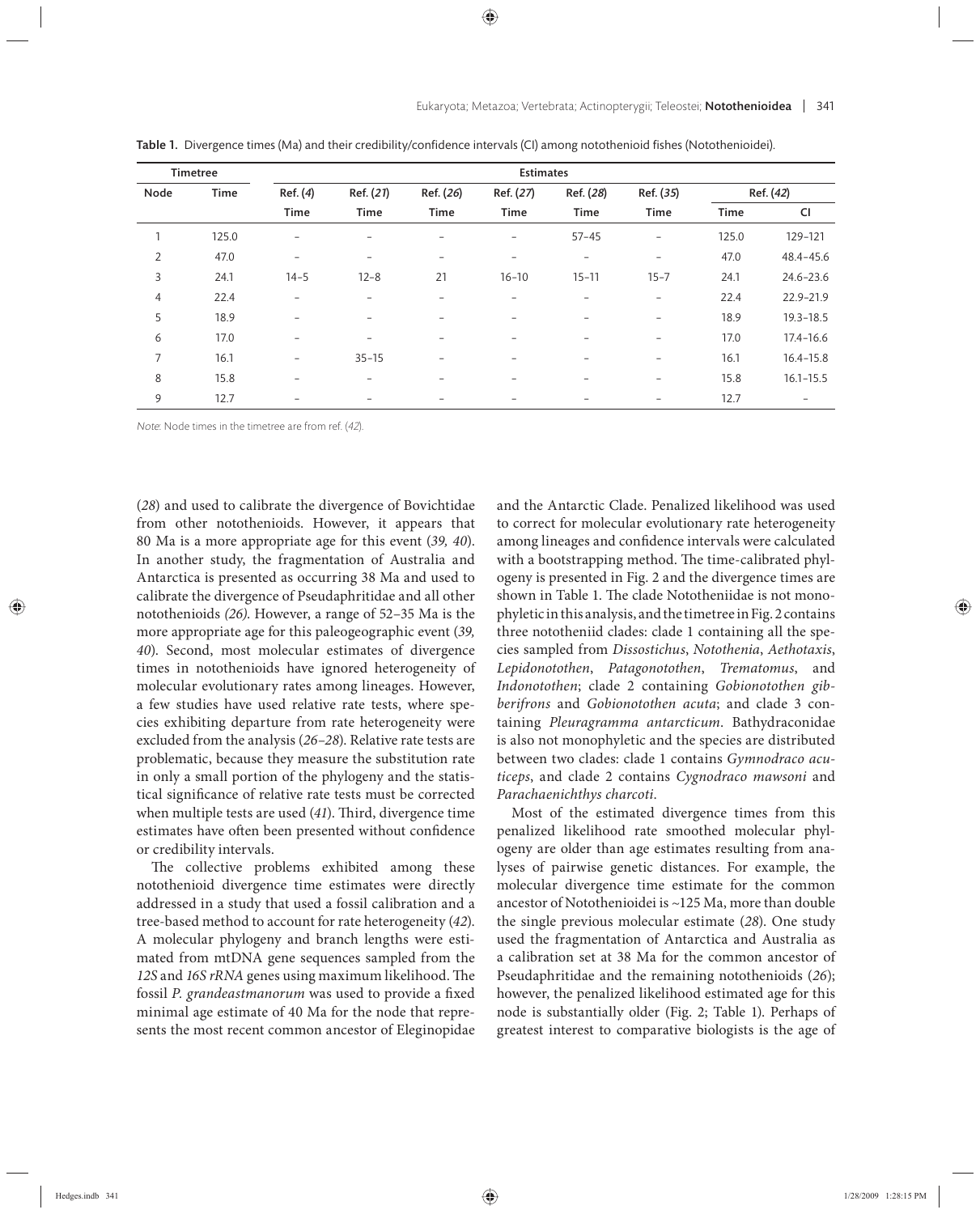the common ancestor of the Antarctic Clade, since this is the lineage that exhibits adaptations to polar conditions such as the presence of antifreeze glycoproteins. Previous estimates using pairwise genetic distances had estimated this clade diversified between 21 and 5 Ma (4, 35) (Table 1). The penalized likelihood estimate for the age of this clade is older and close to the Oligocene–Miocene boundary at 23 Ma (Fig. 2; Table 1). This indicates that the Antarctic Clade diversified after the development of the unrestricted Antarctic Circumpolar Current and Antarctic Polar Front, which formed after the opening of the Drake Passage between South America and Antarctica in the late Eocene (*43*).

The available divergence time estimates in notothenioids are far from providing the last word on the topic. Molecular age estimates for notothenioids need exploration with data sets that are much larger in terms of the number of genes and species sampled, relative to the partial mtDNA gene sequences used in all previous studies. In addition, the consistency of the *P. grandeastmanorum* fossil calibration should be assessed in a cross-validation analysis with external fossil calibrations sampled from other acanthomorph teleost clades. These future investigations also need to utilize strategies of divergence time estimation that account for heterogeneity of molecular evolutionary rates, as well as uncertainty in the fossil calibrations. Such analyses will provide reliable credibility intervals for the molecular age estimates. The nonparametric bootstrap procedure used in the penalized likelihood estimate of notothenioid divergence times does not account for uncertainties in the fossil calibrations and likely results in misleadingly narrow confidence intervals (*44, 45*). Robust divergence time estimates for notothenioids will facilitate investigations of the role of climate change and adaptive evolution in the diversification of this Antarctic adaptive radiation.

## Acknowledgment

T.J.N. is supported by the U.S. National Science Foundation.

## References

- 1. A. Clarke, I. A. Johnston, *Trends Ecol. Evol.* **11**, 212 (1996).
- 2. J. T. Eastman, *Antarctic Fish Biology: Evolution in a Unique Environment* (Academic Press, San Diego, 1993).
- 3. J. T. Eastman, *Polar Biol.* **28**, 93 (2005).
- 4. L. Chen, A. L. DeVries, C.-H. Cheng, *Proc. Natl Acad. Sci. U.S.A.* **94**, 3811 (1997).
- 5. J. T. Eastman, *Antarctic Sci.* **12**, 276 (2000).
- 6. J. A. Case, in *Geology and Paleontology of Seymour Island, Antarctic Peninsula*, R. M. Feldman, M. O. Woodburne, Eds. (Geological Society of America, Boulder, 1988), pp. 523–530.
- 7. J. A. Case, M. O. Woodburne, D. S. Chaney, in *Geology and Paleontology of Seymour Island, Antarctic Peninsula*, R. M. Feldman, M. O. Woodburne, Eds. (Geological Society of America, Boulder, 1988), pp. 505–521.
- 8. M. O. Woodburne, W. J. Zinsmeister, *J. Paleontol.* **58**, 913 (1984).
- 9. J. T. Eastman, L. Grande, *Antarctic Sci.* **3**, 87 (1991).
- 10. A. V. Balushkin, *Vopr. Ikhtiol.* **34**, 298 (1994).
- 11. A. L. DeVries, J. T. Eastman, *Nature* **271**, 352 (1978).
- 12. J. T. Eastman, A. L. DeVries, *Copeia* **1982**, 385 (1982).
- 13. T. J. Near, S. K. Parker, H. W. Detrich, *Mol. Biol. Evol.* **23**, 2008 (2006).
- 14. G. di Prisco, E. Cocca, S. K. Parker, H. W. Detrich, *Gene* **295**, 185 (2002).
- 15. R. R. Eakin, in *Antarctic Research Series, Vol. 31, Biology of the Antarctic Seas IX*, L. S. Kornicker, Ed. (American Geophysical Union, Washington, 1981), pp. 81–147.
- 16. P. A. Hastings, in *A History and Atlas of the Fishes of the Antarctic Ocean*, R. G. Miller, Ed. (Foresta Institute for Ocean and Mountain Studies, Carson City, 1993), pp. 99–107.
- 17. W.-J. Chen, C. Bonillo, G. Lecointre, *Mol. Phylogenet. Evol.* **26**, 262 (2003).
- 18. A. Dettaï, G. Lecointre, *Antarctic Sci.* **16**, 71 (2004).
- 19. A. Dettaï, G. Lecointre, *C. R. Biol.* **328**, 647 (2005).
- 20. W. L. Smith, M. T. Craig, *Copeia* **2007**, 35 (February 28, 2007).
- 21. L. Bargelloni, L. Zane, N. Derome, G. Lecointre, T. Patarnello, *Antarctic Sci.* **12**, 259 (2000).
- 22. N. Derome, W.-J. Chen, A. Dettai, C. Bonillo, G. Lecointre, *Mol. Phylogenet. Evol.* **24**, 139 (2002).
- 23. T. J. Near, J. J. Pesavento, C. H. C. Cheng, *Mol. Phylogenet. Evol.* **32**, 881 (2004).
- 24. S. Sanchez, A. Dettai, C. Bonillo, C. Ozouf-Costaz, H. W. Detrich, G. Lecointre, *Polar Biol.* **30**, 155 (2007).
- 25. T. J. Near, C. H. C. Cheng, *Mol. Phylogenet. Evol.* **47**, 832 (2008).
- 26. L. Bargelloni, S. Marcato, L. Zane, T. Patarnello, *Syst. Biol.* **49**, 114 (2000).
- 27. L. Bargelloni, G. Lecointre, in *Fishes of Antarctica: A Biological Overview*, G. D. Prisco, E. Pisano, A. Clarke, Eds. (Springer-Verlag, Berlin-Heidelberg, 1998), pp. 259–273.
- 28. L. Bargelloni, T. Patarnello, P. A. Ritchie, B. Battaglia, A. Meyer, in *Antarctic Communities*, B. Battaglia, J. Valencia, D. W. H. Walton, Eds. (Cambridge University Press, Cambridge, 1997), pp. 45–50.
- 29. A. V. Balushkin, *J. Ichthyol.* **40**, S74 (2000).
- 30. T. Iwami, *Mem. Nat. Inst. Polar Res. Tokyo* **36**, 1 (1985).